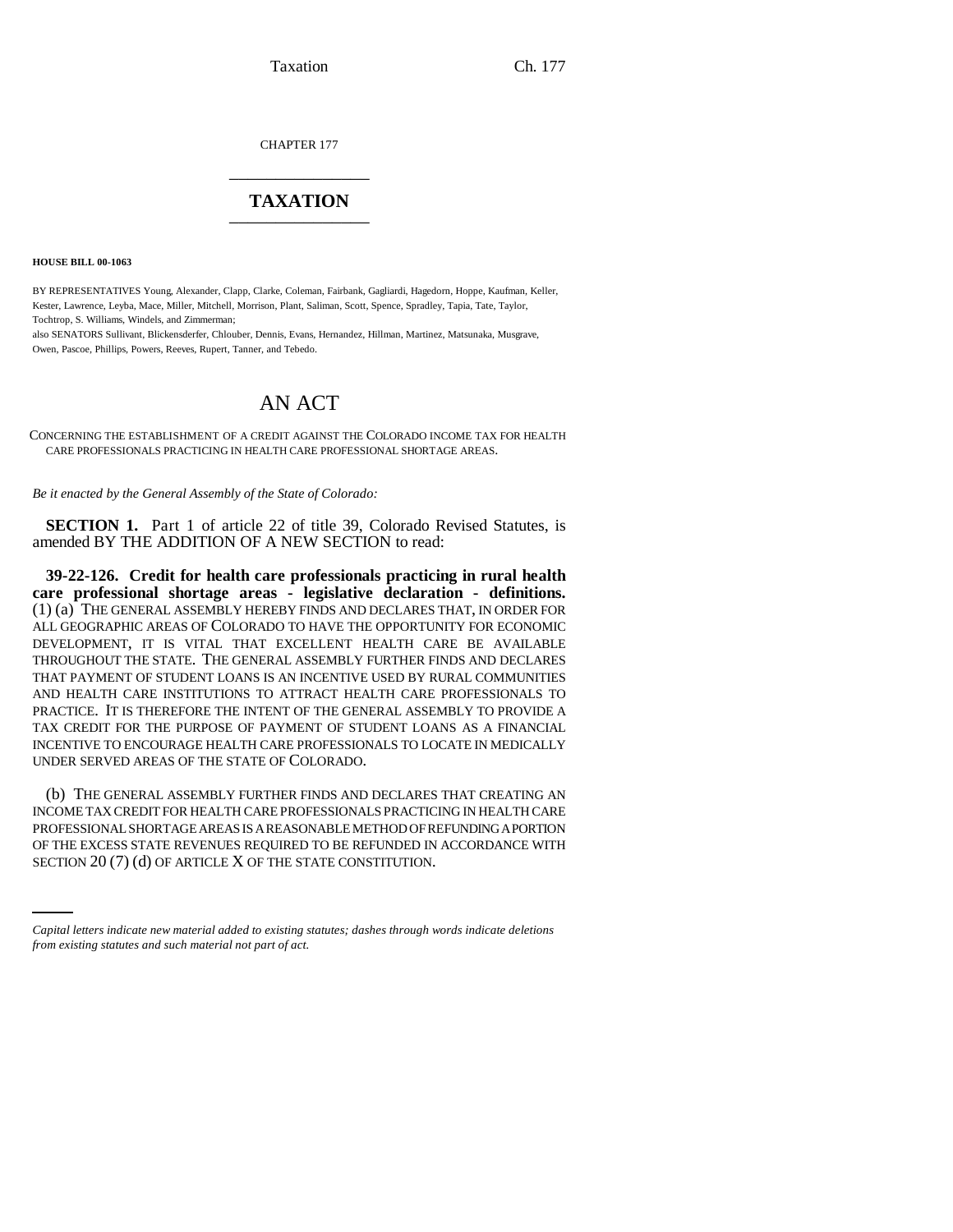## Ch. 177 Taxation

(2) AS USED IN THIS SECTION, UNLESS THE CONTEXT OTHERWISE REQUIRES:

(a) "HEALTH CARE PROFESSIONAL" MEANS A PHYSICIAN, PHYSICIAN ASSISTANT, OR ADVANCED PRACTICE NURSE WHO IS LICENSED OR CERTIFIED AS SUCH UNDER THE LAWS OF THIS STATE.

(b) "RURAL HEALTH CARE PROFESSIONAL SHORTAGE AREA" MEANS:

(I) ANY AREA WITHIN A COUNTY, WHICH COUNTY IS NOT INCLUDED WITHIN COLORADO'S METROPOLITAN STATISTICAL AREA COUNTIES OF ADAMS, ARAPAHOE, BOULDER, DENVER, DOUGLAS, EL PASO, JEFFERSON, LARIMER, MESA, PUEBLO, AND WELD, AND IS LOCATED THIRTY OR MORE MILES FROM THE NEAREST HOSPITAL CONTAINING THIRTY OR MORE BEDS; OR

(II) ANY AREA WITHIN A COUNTY THAT IS INCLUDED WITHIN COLORADO'S METROPOLITAN STATISTICAL AREA COUNTIES AS ENUMERATED IN SUBPARAGRAPH (I) OF THIS PARAGRAPH (b) THAT IS LOCATED THIRTY OR MORE MILES FROM THE NEAREST HOSPITAL CONTAINING THIRTY OR MORE BEDS.

(c) "STUDENT LOAN" MEANS A STUDENT OBLIGATION NOTE OR OTHER DEBT OBLIGATION EVIDENCING A LOAN TO ANY PERSON FOR HIGHER EDUCATION PURPOSES OR FOR THE PURPOSE OF CONSOLIDATING OR REFINANCING A LOAN FOR HIGHER EDUCATION PURPOSES, WHICH IS EITHER A GUARANTEED STUDENT LOAN, AN EDUCATIONAL LOAN, OR A LOAN ELIGIBLE FOR CONSOLIDATION OR REFINANCING UNDER PART B OF TITLE IV OF THE FEDERAL "HIGHER EDUCATION ACT OF 1965", 20 U.S.C. SEC. 1001 ET SEQ., AS AMENDED.

(3) SUBJECT TO SUBSECTION (9) OF THIS SECTION, FOR ANY INCOME TAX YEAR COMMENCING ON OR AFTER JANUARY 1, 2000, BUT PRIOR TO JANUARY 1, 2005, IF, BASED ON THE FINANCIAL REPORT PREPARED BY THE CONTROLLER IN ACCORDANCE WITH SECTION 24-77-106.5, C.R.S., THE CONTROLLER CERTIFIES THAT THE AMOUNT OF EXCESS STATE REVENUES FOR THE STATE FISCAL YEAR ENDING IN THAT INCOME TAX YEAR EXCEEDS THE LIMITATION ON STATE FISCAL YEAR SPENDING IMPOSED BY SECTION 20 (7) (a) OF ARTICLE X OF THE STATE CONSTITUTION AND THE VOTERS STATEWIDE EITHER HAVE NOT AUTHORIZED THE STATE TO RETAIN AND SPEND ALL OF THE EXCESS STATE REVENUES OR HAVE AUTHORIZED THE STATE TO RETAIN AND SPEND ONLY A PORTION OF THE EXCESS STATE REVENUES FOR THAT FISCAL YEAR, THERE SHALL BE ALLOWED TO EACH TAXPAYER A CREDIT AGAINST THE TAX IMPOSED BY THIS ARTICLE IN AN AMOUNT EQUAL TO ONE-THIRD OF THE AMOUNT OF THE STUDENT LOAN REFERENCED IN PARAGRAPH (d) OF SUBSECTION (4) OF THIS SECTION UP TO THE AMOUNT OF THE TAXPAYER'S ACTUAL INCOME TAX LIABILITY FOR THE TAXABLE YEAR FOR WHICH THE CREDIT IS CLAIMED; EXCEPT THAT IN NO EVENT SHALL THE AGGREGATE AMOUNT OF THE CREDIT CLAIMED BY THE TAXPAYER FOR ALL INCOME TAX YEARS PURSUANT TO THIS SECTION EXCEED THE AMOUNT OF THE STUDENT LOAN REFERENCED IN PARAGRAPH (d) OF SUBSECTION (4) OF THIS SECTION.

(4) NOTWITHSTANDING ANY OTHER PROVISION OF THIS SECTION, THE CREDIT CREATED BY THIS SECTION SHALL ONLY BE ALLOWED WHEN THE TAXPAYER:

(a) IS A HEALTH CARE PROFESSIONAL;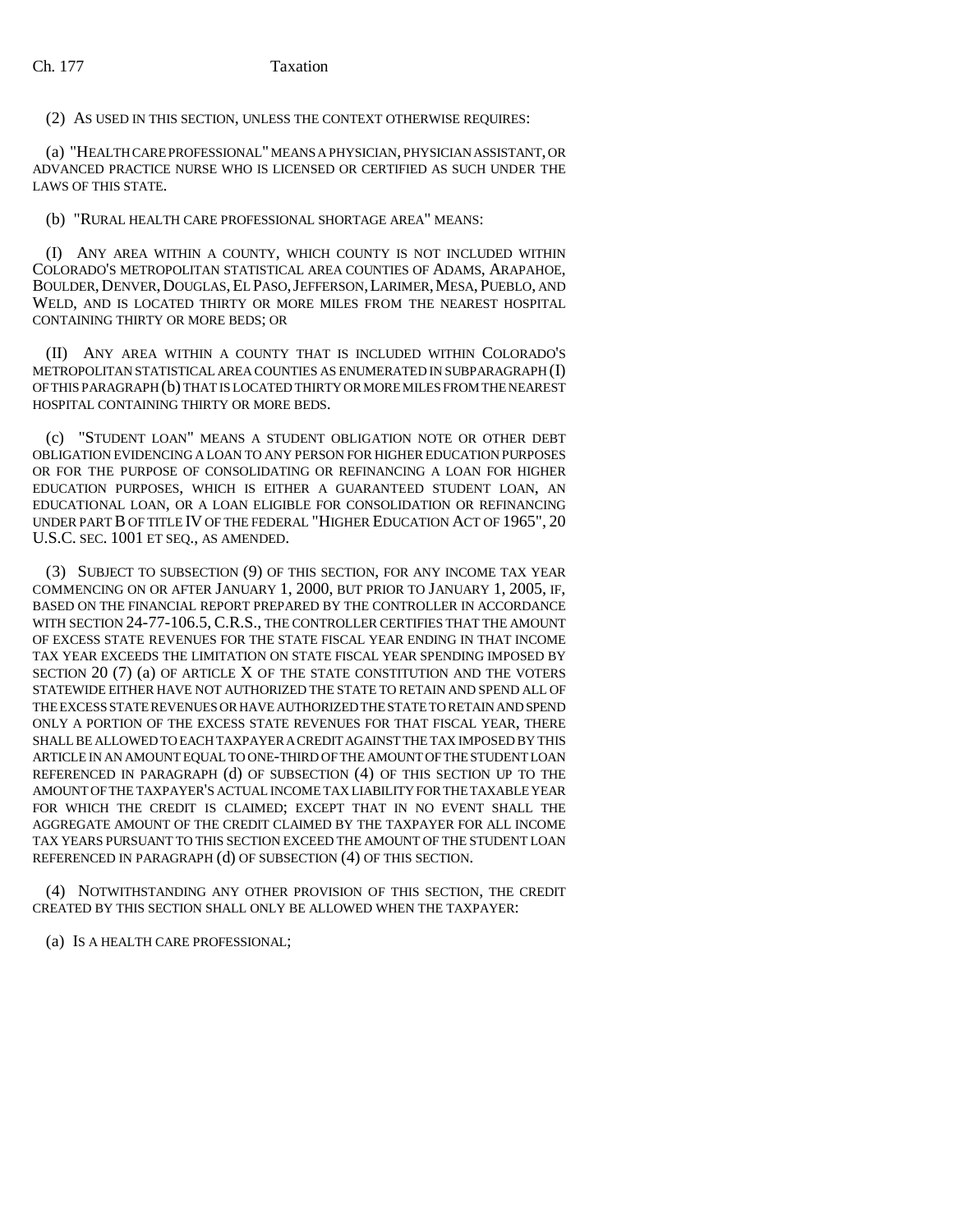#### Taxation Ch. 177

(b) HAS RESIDED AND PRACTICED IN A RURAL HEALTH CARE PROFESSIONAL SHORTAGE AREA FOR A PERIOD OF NOT LESS THAN ONE HUNDRED EIGHTY DAYS OF THE FIRST INCOME TAX YEAR FOR WHICH THE CREDIT IS CLAIMED;

(c) HAS COMMITTED TO RESIDING AND PRACTICING IN A RURAL HEALTH CARE PROFESSIONAL SHORTAGE AREA FOR AT LEAST THREE BUT UP TO FIVE YEARS PURSUANT TO CRITERIA ESTABLISHED IN RULES PROMULGATED BY THE STATE DEPARTMENT OF PUBLIC HEALTH AND ENVIRONMENT CREATED BY SECTION 24-1-119 (1), C.R.S., IN ACCORDANCE WITH ARTICLE 4 OF TITLE 24, C.R.S.; AND

(d) IS A BORROWER ON A STUDENT LOAN MADE TO HIM OR HER TO FINANCE HIGHER EDUCATION OPPORTUNITIES RESULTING IN A MEDICAL, PHYSICIAN ASSISTANT, OR NURSING DEGREE.

(5) THE CREDIT ALLOWED BY SUBSECTION (3) OF THIS SECTION MAY BE CLAIMED BY A TAXPAYER FOR EACH INCOME TAX YEAR AT THE END OF WHICH THE TAXPAYER IS, IN ADDITION TO SATISFYING THE OTHER REQUIREMENTS OF THIS SECTION, ALSO CURRENT IN HIS OR HER PAYMENTS ON THE STUDENT LOAN REFERENCED IN PARAGRAPH (d) OF SUBSECTION (4) OF THIS SECTION; EXCEPT THAT IN NO EVENT SHALL A TAXPAYER BE ALLOWED A CREDIT UNDER THIS SECTION FOR A PERIOD IN EXCESS OF FIVE INCOME TAX YEARS. THE CREDIT ALLOWED BY SUBSECTION (3) OF THIS SECTION SHALL ONLY BE ALLOWED FOR THE NUMBER OF INCOME TAX YEARS IN WHICH THE TAXPAYER WAS ACTUALLY RESIDING AND PRACTICING IN THE RURAL HEALTH CARE PROFESSIONAL SHORTAGE AREA CONSISTENT WITH THE TAXPAYER'S COMMITMENT TO RESIDE AND PRACTICE IN SUCH AREA IN CONFORMITY WITH SUBSECTION (4) OF THIS SECTION. WHEN THE TAXPAYER MAKES PAYMENT IN FULL UPON SAID LOAN IN LESS THAN FIVE YEARS, THE CREDIT SHALL NOT BE ALLOWED FOR ANY INCOME TAX YEAR AFTER THE TAX YEAR IN WHICH SAID LOAN HAS BEEN MARKED "PAID IN FULL" OR WORDS TO SIMILAR EFFECT. NOTWITHSTANDING ANY OTHER PROVISION OF THIS SECTION, A TAXPAYER SHALL NOT BE ALLOWED TO CLAIM THE CREDIT CREATED BY THIS SECTION WHERE THE TAXPAYER HAS PAID OFF IN FULL THE STUDENT LOAN REFERENCED IN PARAGRAPH (d) OF SUBSECTION (4) OF THIS SECTION BY MEANS OF ANY OTHER LOAN REPAYMENT PROGRAM.

(6) TO QUALIFY FOR THE CREDIT PROVIDED BY THIS SECTION, THE TAXPAYER SHALL SUBMIT A CERTIFICATION FORM WITH EACH INCOME TAX RETURN. SUCH FORM SHALL BE OBTAINED FROM THE DEPARTMENT OF PUBLIC HEALTH AND ENVIRONMENT. THE DEPARTMENT SHALL CERTIFY THAT THE TAXPAYER HAS SATISFIED THE REQUIREMENTS FOR ALLOWANCE OF THE CREDIT AS SPECIFIED IN SUBSECTIONS (3), (4), AND (5) OF THIS SECTION.

(7) ANY TAXPAYER WHO HAS CLAIMED THE CREDIT PROVIDED BY THIS SECTION AND WHO MOVES OUT OF A RURAL HEALTH CARE PROFESSIONAL SHORTAGE AREA DURING THE PERIOD THAT SUCH TAXPAYER WAS COMMITTED TO RESIDE AND PRACTICE IN SUCH AREA SHALL REPAY THE ENTIRE AMOUNT OF THE TOTAL CREDIT CLAIMED PURSUANT TO THIS SECTION FOR ALL YEARS FOR WHICH THE CREDIT WAS CLAIMED.

(8) IF THE AMOUNT OF THE CREDIT ALLOWED PURSUANT TO THE PROVISIONS OF THIS SECTION EXCEEDS THE AMOUNT OF THE INCOME TAXES OTHERWISE DUE ON THE TAXPAYER'S INCOME IN THE INCOME TAX YEAR FOR WHICH THE CREDIT IS BEING CLAIMED, THE AMOUNT OF THE CREDIT NOT USED AS AN OFFSET AGAINST INCOME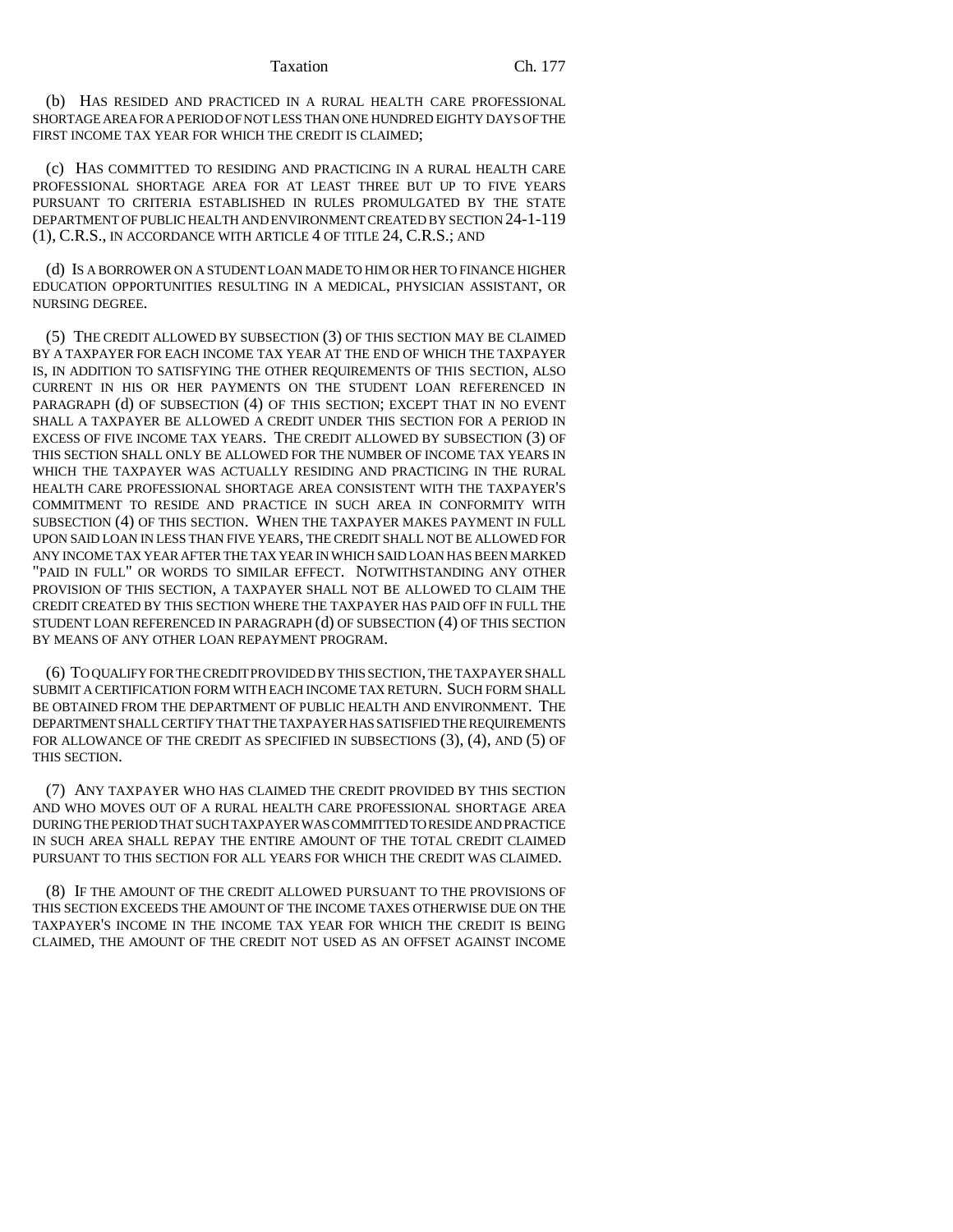## Ch. 177 Taxation

TAXES IN SAID INCOME TAX YEAR SHALL NOT BE CARRIED FORWARD AND USED AS A CREDIT AGAINST THE TAXPAYER'S SUBSEQUENT YEARS' INCOME TAX LIABILITY AND SHALL BE REFUNDED TO THE INDIVIDUAL.

(9) IF, BASED ON THE FINANCIAL REPORT PREPARED BY THE CONTROLLER IN ACCORDANCE WITH SECTION 24-77-106.5,C.R.S., THE CONTROLLER CERTIFIES THAT THE AMOUNT OF STATE REVENUES FOR ANY STATE FISCAL YEAR COMMENCING ON OR AFTER JANUARY 1, 2000, BUT PRIOR TO JANUARY 1, 2005, EXCEEDS THE LIMITATION ON STATE FISCAL YEAR SPENDING IMPOSED BY SECTION 20 (7) (a) OF ARTICLE X OF THE STATE CONSTITUTION FOR THAT FISCAL YEAR BY LESS THAN TWO HUNDRED EIGHTY-FIVE MILLION DOLLARS, AS ADJUSTED PURSUANT TO SUBSECTION (10) OF THIS SECTION, THEN THE STATE INCOME TAX CREDIT AUTHORIZED BY SUBSECTION (3) OF THIS SECTION SHALL NOT BE ALLOWED FOR THE INCOME TAX YEAR IN WHICH SAID STATE FISCAL YEAR ENDED.

(10) (a) NO LATER THAN OCTOBER 1 OF ANY GIVEN CALENDAR YEAR COMMENCING ON OR AFTER JANUARY 1, 2001, THE EXECUTIVE DIRECTOR SHALL ANNUALLY ADJUST THE DOLLAR AMOUNT SPECIFIED IN THIS SUBSECTION (10) TO REFLECT THE RATE OF GROWTH OF COLORADO PERSONAL INCOME FOR THE CALENDAR YEAR IMMEDIATELY PRECEDING THE CALENDAR YEAR IN WHICH SUCH ADJUSTMENT IS MADE. FOR PURPOSES OF THIS PARAGRAPH (a),"THE RATE OF GROWTH OF COLORADO PERSONAL INCOME" MEANS THE PERCENTAGE CHANGE BETWEEN THE MOST RECENT PUBLISHED ANNUAL ESTIMATE OF TOTAL PERSONAL INCOME FOR COLORADO, AS DEFINED AND OFFICIALLY REPORTED BY THE BUREAU OF ECONOMIC ANALYSIS IN THE UNITED STATES DEPARTMENT OF COMMERCE FOR THE CALENDAR YEAR IMMEDIATELY PRECEDING THE CALENDAR YEAR IN WHICH THE ADJUSTMENT IS MADE AND THE MOST RECENT PUBLISHED ANNUAL ESTIMATE OF TOTAL PERSONAL INCOME FOR COLORADO, AS DEFINED AND OFFICIALLY REPORTED BY THE BUREAU OF ECONOMIC ANALYSIS IN THE UNITED STATES DEPARTMENT OF COMMERCE FOR THE CALENDAR YEAR PRIOR TO THE CALENDAR YEAR IMMEDIATELY PRECEDING THE CALENDAR YEAR IN WHICH THE ADJUSTMENT IS MADE.

(b) UPON CALCULATING THE ADJUSTMENT OF SAID DOLLAR AMOUNT IN ACCORDANCE WITH PARAGRAPH (a) OF THIS SUBSECTION (10), THE EXECUTIVE DIRECTOR SHALL NOTIFY IN WRITING THE EXECUTIVE COMMITTEE OF THE LEGISLATIVE COUNCIL CREATED PURSUANT TO SECTION 2-3-301 (1), C.R.S., OF THE ADJUSTED DOLLAR AMOUNT AND THE BASIS FOR THE ADJUSTMENT. SUCH WRITTEN NOTIFICATION SHALL BE GIVEN WITHIN FIVE WORKING DAYS AFTER SUCH CALCULATION IS COMPLETED, BUT SUCH WRITTEN NOTIFICATION SHALL BE GIVEN NO LATER THAN OCTOBER 1 OF THE CALENDAR YEAR.

(c) IT IS THE FUNCTION OF THE EXECUTIVE COMMITTEE OF THE LEGISLATIVE COUNCIL TO REVIEW AND APPROVE OR DISAPPROVE SUCH ADJUSTMENT OF SAID DOLLAR AMOUNT WITHIN TWENTY DAYS AFTER RECEIPT OF SUCH WRITTEN NOTIFICATION FROM THE EXECUTIVE DIRECTOR. ANY ADJUSTMENT THAT IS NOT APPROVED OR DISAPPROVED BY THE EXECUTIVE COMMITTEE WITHIN SAID TWENTY DAYS SHALL BE AUTOMATICALLY APPROVED; EXCEPT THAT, IF WITHIN SAID TWENTY DAYS THE EXECUTIVE COMMITTEE SCHEDULES A HEARING ON SUCH ADJUSTMENT, SUCH AUTOMATIC APPROVAL SHALL NOT OCCUR UNLESS THE EXECUTIVE COMMITTEE DOES NOT APPROVE OR DISAPPROVE SUCH ADJUSTMENT AFTER THE CONCLUSION OF SUCH HEARING. ANY HEARING CONDUCTED BY THE EXECUTIVE COMMITTEE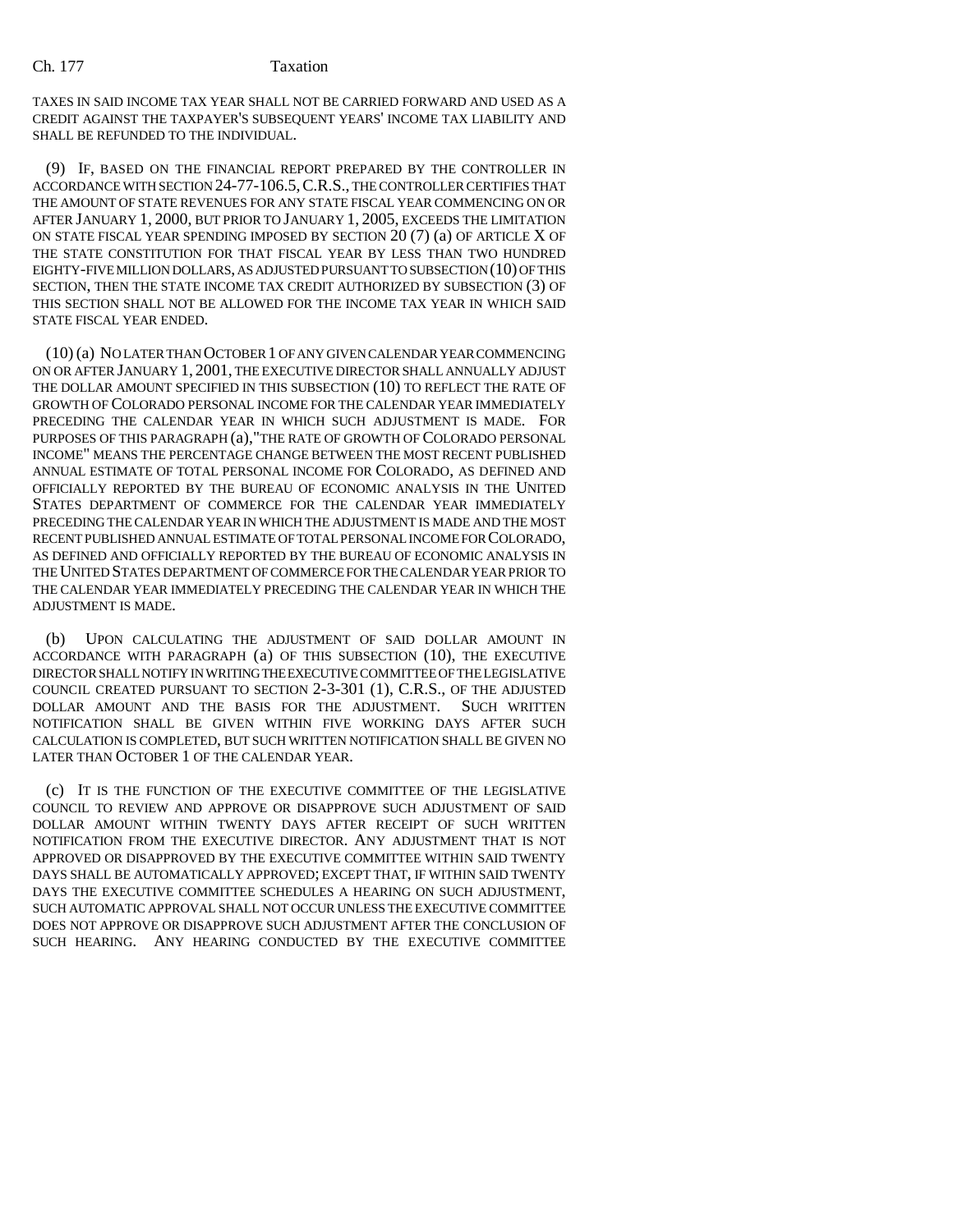PURSUANT TO THIS PARAGRAPH (c) SHALL BE CONCLUDED NO LATER THAN TWENTY-FIVE DAYS AFTER RECEIPT OF SUCH WRITTEN NOTIFICATION FROM THE EXECUTIVE DIRECTOR.

(d) IF THE EXECUTIVE COMMITTEE OF THE LEGISLATIVE COUNCIL DISAPPROVES ANY ADJUSTMENT OF SAID DOLLAR AMOUNT CALCULATED BY THE EXECUTIVE DIRECTOR OF THE DEPARTMENT OF REVENUE PURSUANT TO THIS SUBSECTION (10), THE EXECUTIVE COMMITTEE SHALL SPECIFY SUCH ADJUSTED DOLLAR AMOUNT TO BE UTILIZED BY THE EXECUTIVE DIRECTOR. ANY ADJUSTED DOLLAR AMOUNT SPECIFIED BY THE EXECUTIVE COMMITTEE PURSUANT TO THIS PARAGRAPH (d) SHALL BE CALCULATED IN ACCORDANCE WITH THE PROVISIONS OF PARAGRAPH (a) OF THIS SUBSECTION (10).

(e) FOR THE PURPOSE OF DETERMINING WHETHER THE STATE INCOME TAX CREDIT AUTHORIZED BY THIS SECTION IS TO BE ALLOWED IN ANY GIVEN TAX YEAR, THE EXECUTIVE DIRECTOR SHALL NOT UTILIZE ANY ADJUSTED DOLLAR AMOUNT THAT HAS NOT BEEN APPROVED PURSUANT TO PARAGRAPH (c) OF THIS SUBSECTION (10) OR OTHERWISE SPECIFIED PURSUANT TO PARAGRAPH (d) OF THIS SUBSECTION (10).

(11) ANY INCOME TAX CREDIT FOR HEALTH CARE PROFESSIONALS PRACTICING IN A HEALTH CARE PROFESSIONAL SHORTAGE AREA ALLOWED FOR ANY GIVEN TAXABLE YEAR PURSUANT TO THIS SECTION SHALL BE PUBLISHED IN THE RULES PROMULGATED BY THE EXECUTIVE DIRECTOR IN ACCORDANCE WITH ARTICLE 4 OF TITLE 24, C.R.S., AND SHALL BE INCLUDED IN INCOME TAX FORMS FOR THAT TAXABLE YEAR.

(12) IF ONE OR MORE BALLOT QUESTIONS ARE SUBMITTED TO THE VOTERS AT A STATEWIDE ELECTION TO BE HELD IN NOVEMBER OF ANY CALENDAR YEAR COMMENCING ON OR AFTER JANUARY 1, 2000, THAT SEEK AUTHORIZATION FOR THE STATE TO RETAIN AND SPEND ALL OR ANY PORTION OF THE AMOUNT OF EXCESS STATE REVENUES FOR THE STATE FISCAL YEAR ENDING DURING SAID CALENDAR YEAR, THE EXECUTIVE DIRECTOR SHALL NOT DETERMINE WHETHER THE CREDIT AUTHORIZED BY SUBSECTION (3) OF THIS SECTION SHALL BE ALLOWED AND SHALL NOT PROMULGATE RULES CONTAINING SAID CREDIT UNTIL THE IMPACT OF THE RESULTS OF SAID ELECTION ON THE AMOUNT OF THE EXCESS STATE REVENUES TO BE REFUNDED IS ASCERTAINED.